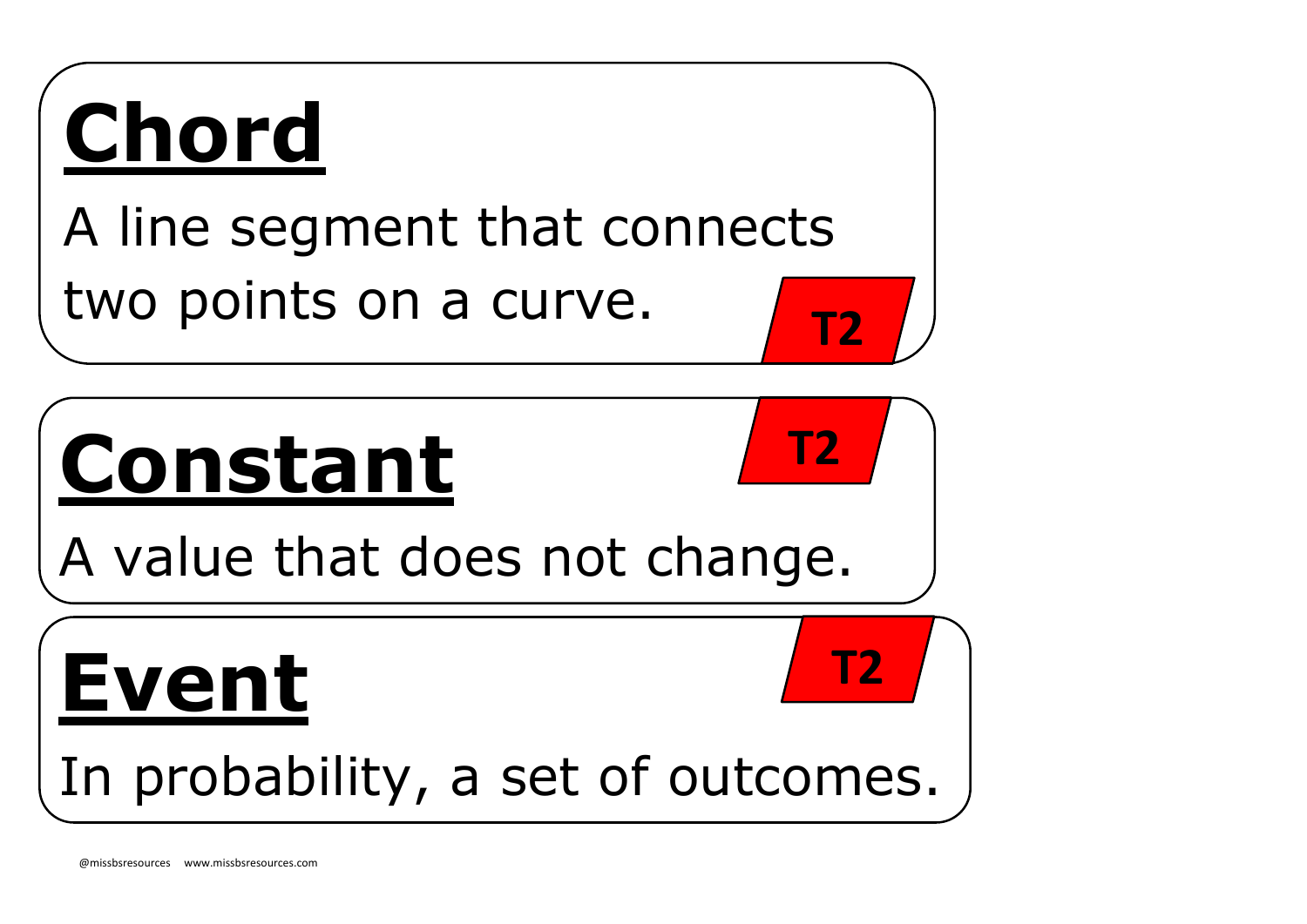# **Factor**

One of two or more expressions that are multiplied together to get a product.

#### **Intercept**

**constant**  The x-intercept of a line or curve is the point where it crosses the x-axis, and the y- intercept of a line or curve is the point where it crosses the y-axis.



#### **Mean**

In a data set, the sum of all the data points, divided by the number of data points; average.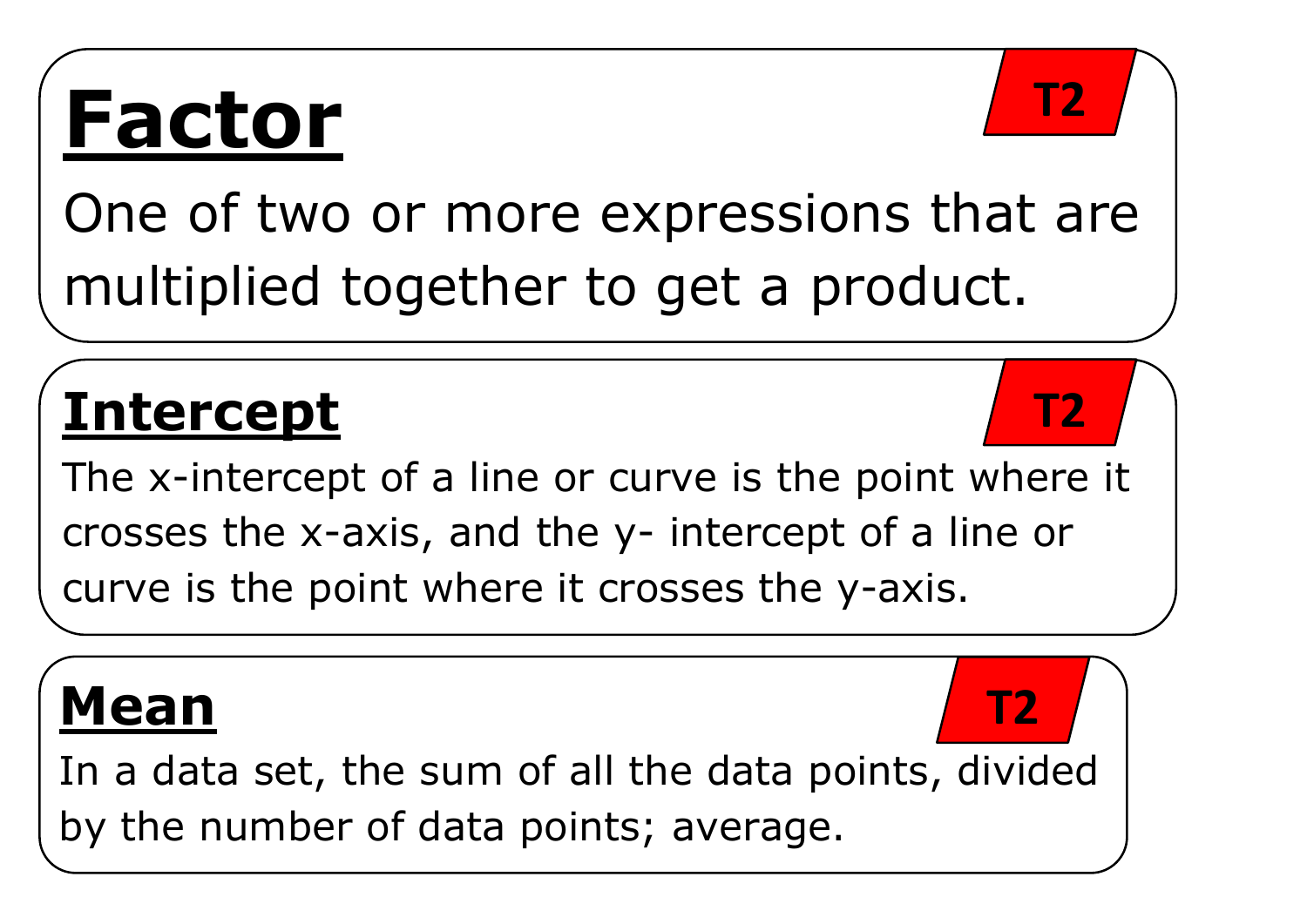

The result of two numbers being multiplied together.



# **Evaluate**

To evaluate an expression means to find a numerical value for it, to 'work it out'.



#### **Expression**

One or a group of mathematical symbols representing a number or quantity. It doesn't contain an equal's sign.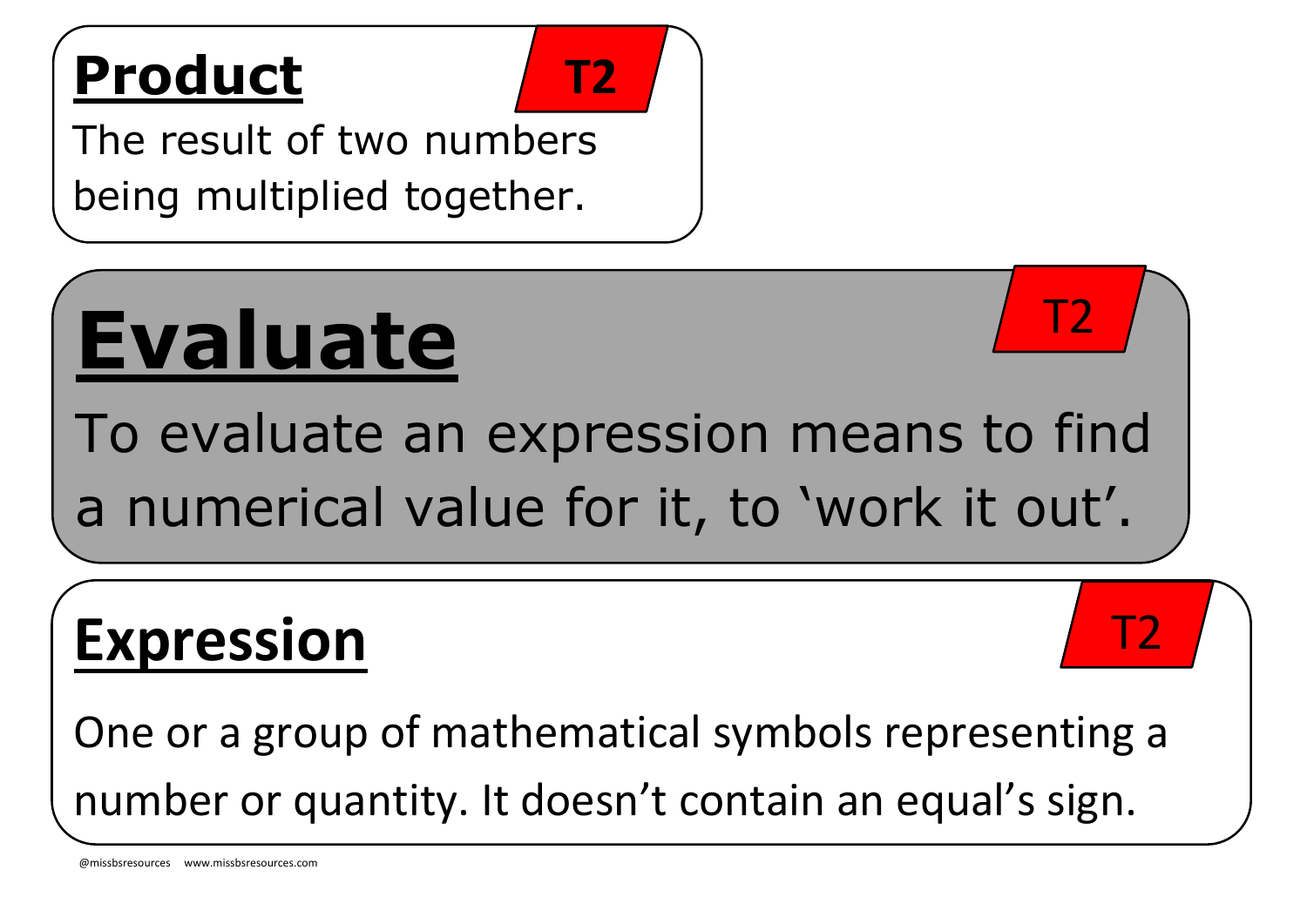A mathematical statement that says that two expressions have the same value; any number sentence with  $an = 1$ 

#### **Equation**



#### **Congruent**

Figures or angles that have the same size and shape.

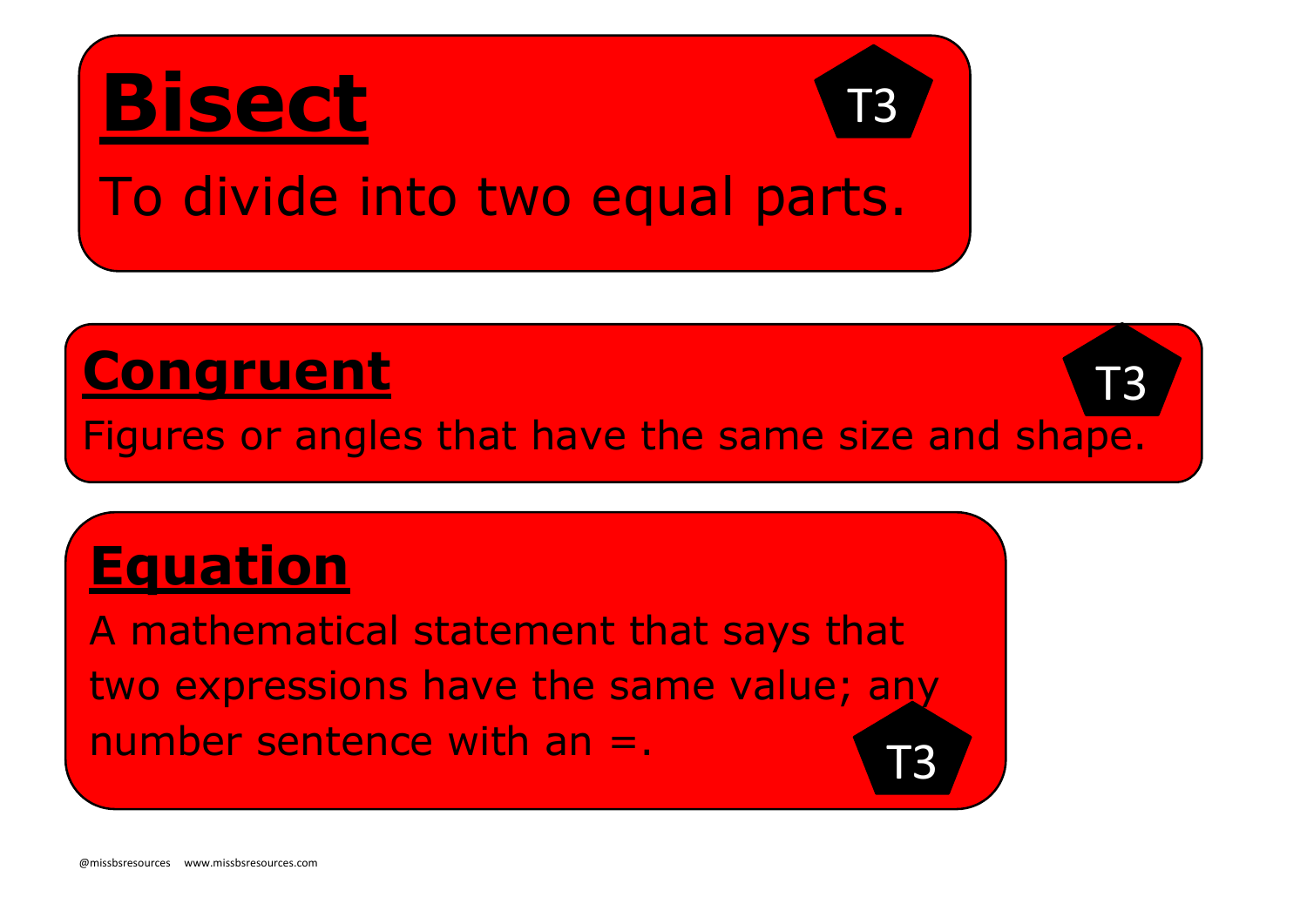# **Formula**

A equation that states a rule or a fact.



#### **Frequency**

The number of times a particular item appears in a data set.



#### **Hypotenuse**

The side opposite the right angle in a right triangle.

#### **Prime number**



A number whose only factors are itself and 1.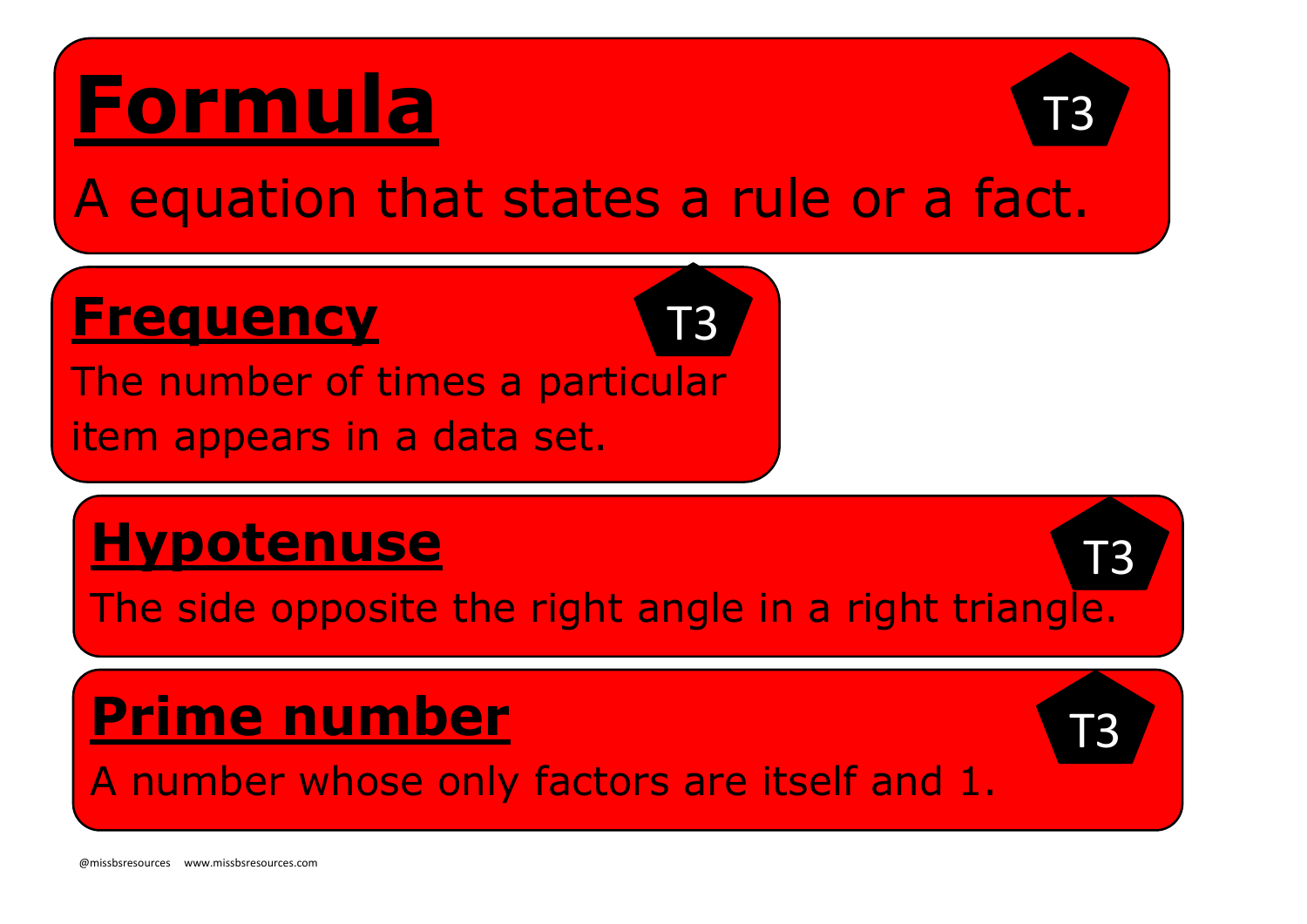#### **Parallel**

Two lines are parallel if they are in the same plane and never intersect.



# **Perpendicular**

Two lines are perpendicular if the angle between them is 90 degrees.



**Polygon** 

A closed plane figure made up of several line segments that are joined together.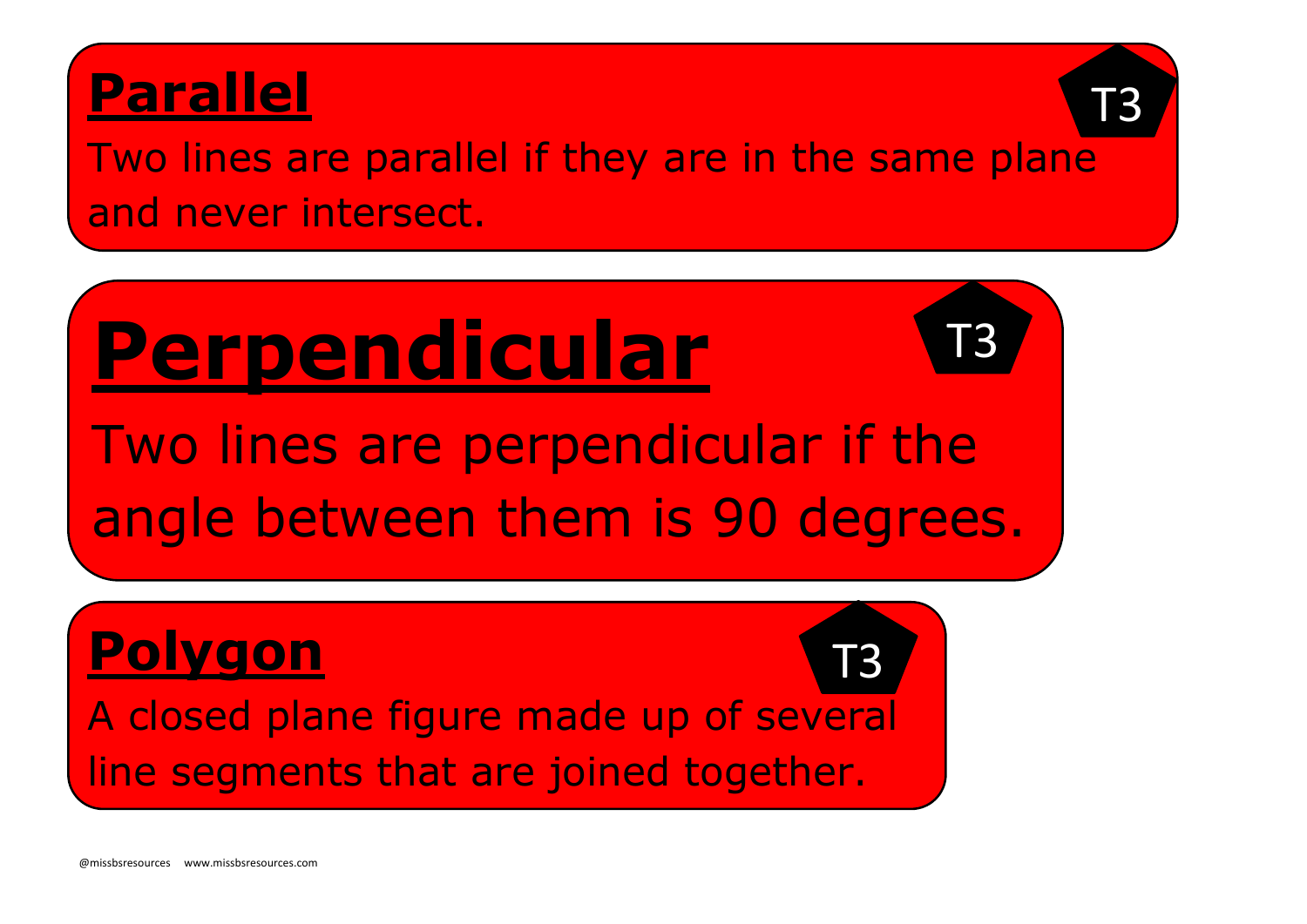#### **Reciprocal**

The number which, when multiplied times a particular fraction, gives a result of 1.

#### **Similar**

#### **Variable**

Two polygons are similar if their corresponding sides are proportional. T3

A letter used to represent a number value in an expression or an equation.

T3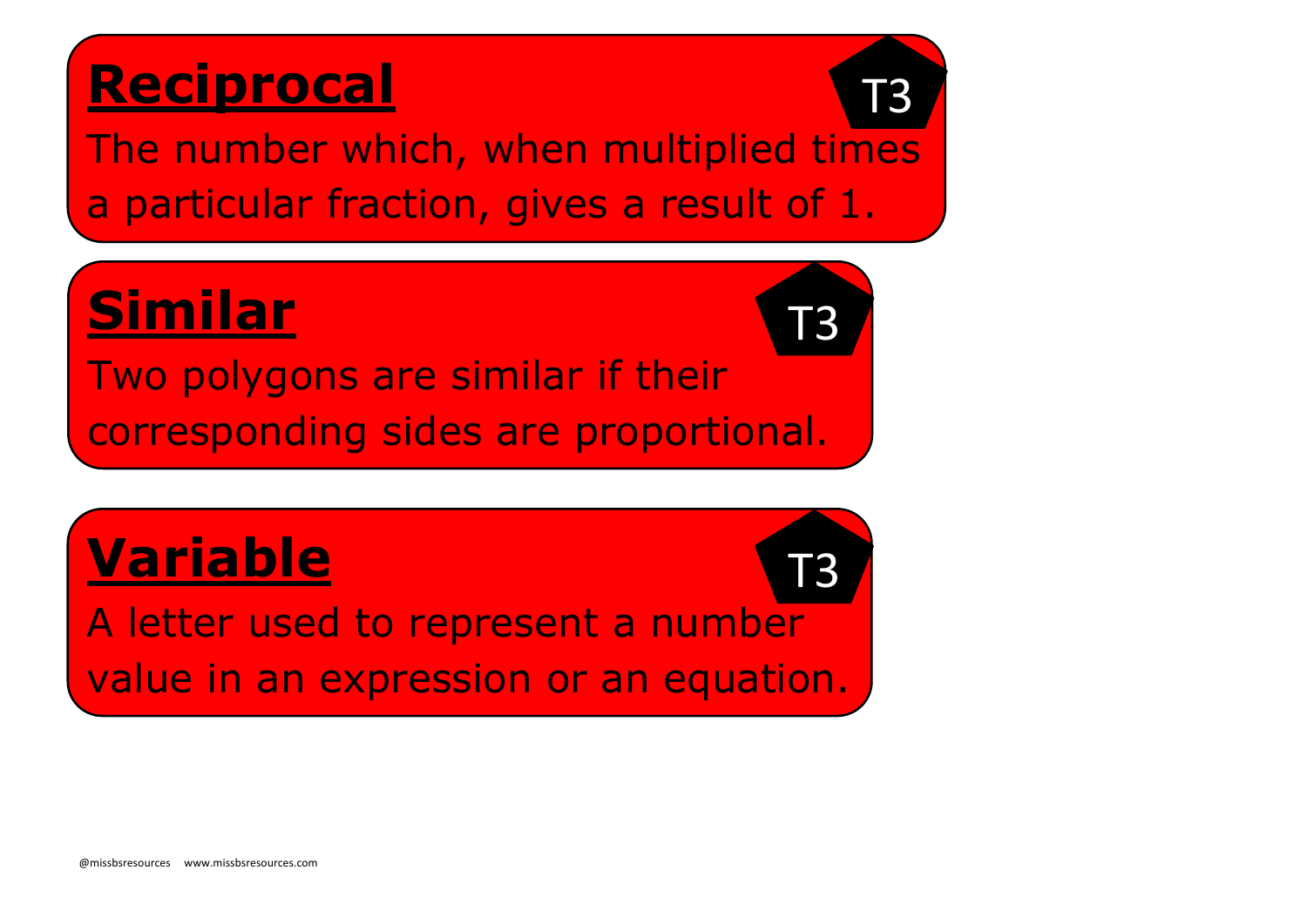@missbsresources www.missbsresources.com

# **Expand**

#### To multiply out the brackets.

# **Simplify**

To reduce the fraction or to remove the brackets and unnecessary terms and numbers.



# **Substitute**

The replacement of a term in an equation by another that is known to have the same value.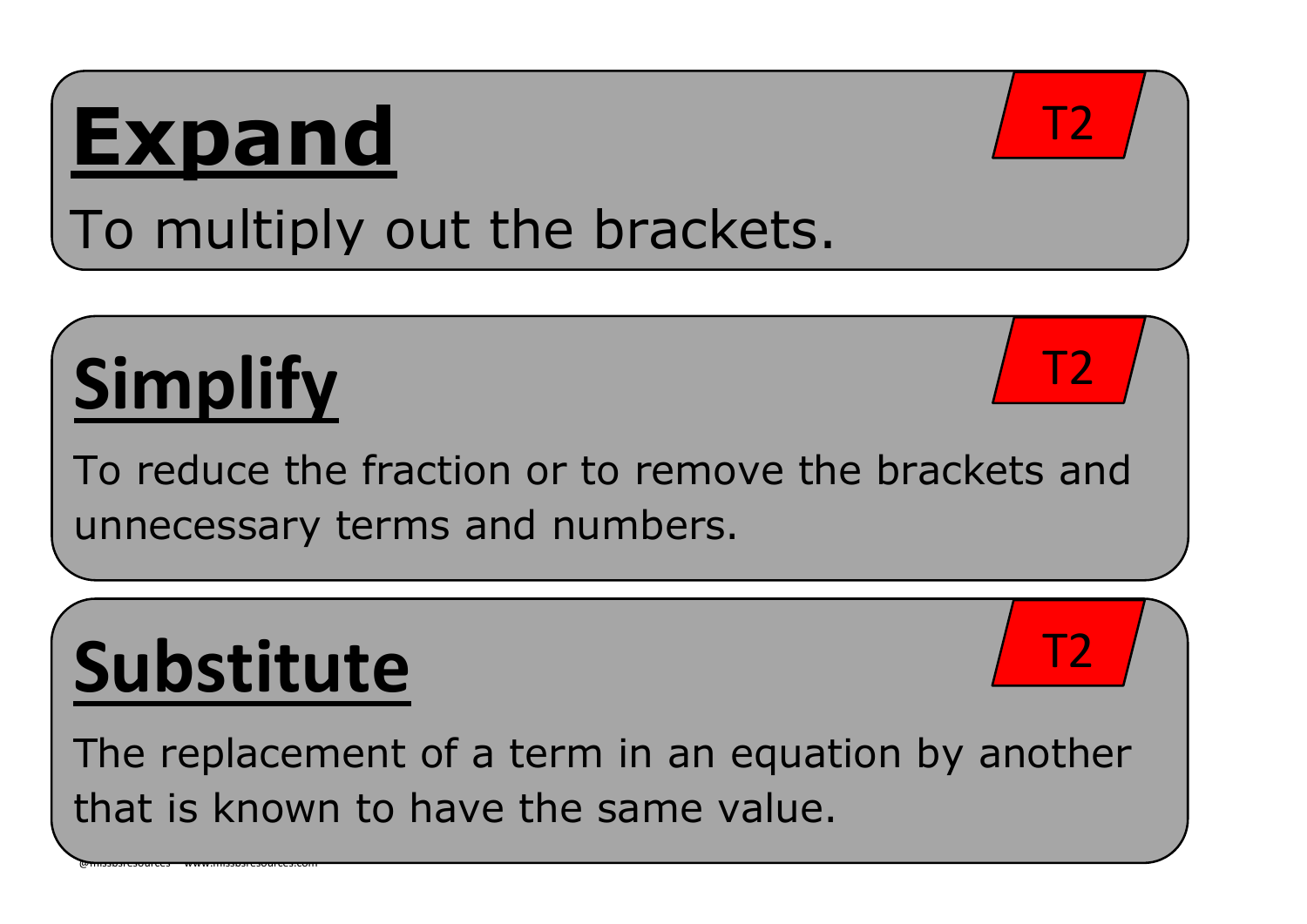#### **Inverse**

Opposite. -5 is the additive inverse of 5, because their sum is zero. 1/3 is the multiplicative inverse of 3, because their product is 1.



#### **Factorise**

To write the number as a product of its factors. 'Put back into brackets'.

## **Estimate**

To make an approximate or rough calculation often based on rounding.